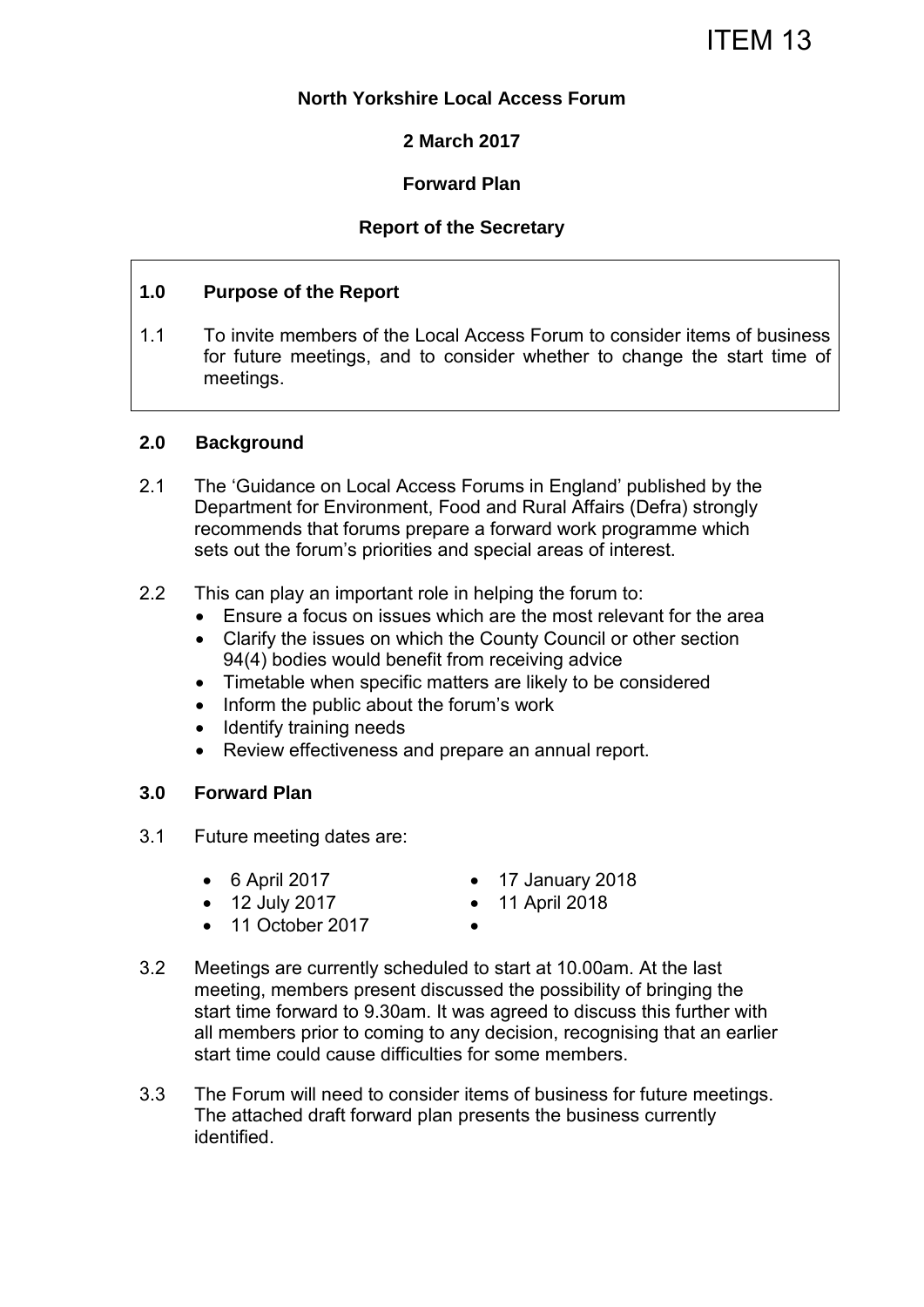# **4.0 Recommendations**

- 4.1 That the Local Access Forum considers whether to change the start time of meetings.
- 4.2 That the Local Access Forum considers items of business for future meetings.

BARRY KHAN Assistant Chief Executive (Legal and Democratic Services) County Hall NORTHALLERTON

Report author: Kate Arscott, Secretary to North Yorkshire Local Access Forum

## **Background Documents**: None